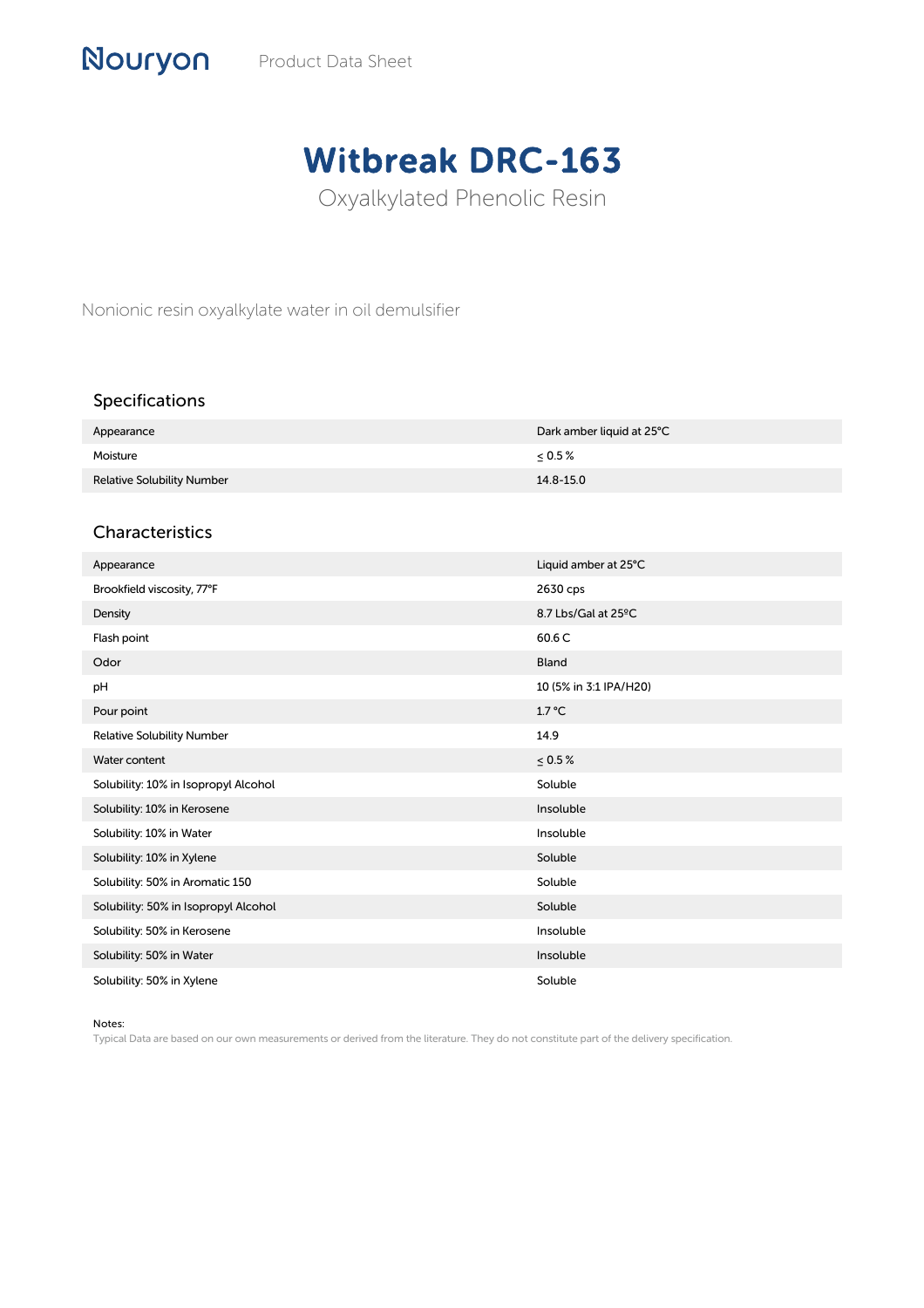## Applications

Witbreak DRC-163 is a resin oxyalkylate. This emulsion-breaker works by effectively neutralizing the strength of the natural emulsifying agent, allowing the finely dispersed water droplets to coalesce. As the tiny water droplets merge into progressively larger and heavier drops, the water settles and the oil rapidly rises to the top. The result is a sharp, welldefined oil/water interface and bright, clean and marketable oil.

### Additional information

Witbreak DRC-163 is one of Nouryon's line of high performance emulsion-breaker chemicals. Witbreak DRC-163 has been specially developed to provide fast resolution of stable emulsions in which water is the internal phase and oil is the external phase. Witbreak DRC-163 displays exceptional water dropping, desalting and oil brightening characteristics. It's unique chemistry enables this intermediate to be formulated to achieve very specific applications for the economical treatment of a wide variety of crudes including waste oils. Finished formulations may be used in typical continuous treatment systems as well as downhole and in batch applications, optimizing the oil treatment process.